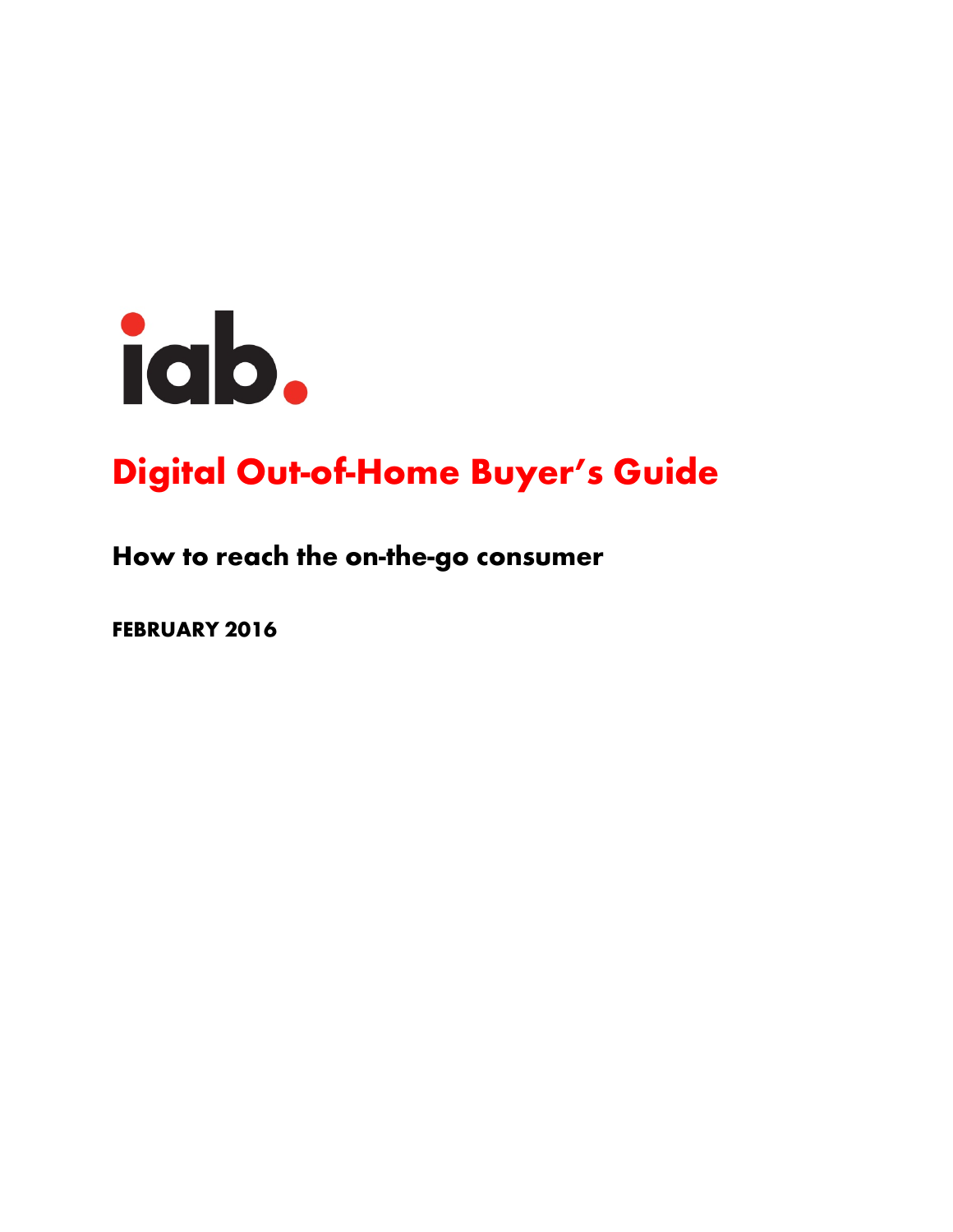### This document has been developed by the IAB Digital Out-of-Home Task Force.

#### About the IAB Digital Out-of-Home Task Force

The IAB Digital Out-of-Home Task Force is a group of IAB members who work together to help define the growing Digital Out-of-Home space as a channel, while establishing its place in the larger digital media mix and interactive advertising industry. The Task Force strives to educate marketers and agencies on the value of Digital Out-of-Home as a powerful and effective advertising medium.

#### IAB Digital Out-of-Home Task Force Members

| AT&T Adworks           | Intel                | Nielsen              |
|------------------------|----------------------|----------------------|
| Audience Entertainment | Intersection         | Outfront Media       |
| Ayuda Media Systems    | In-Transition        | RhythmOne            |
| Billups                | Kinetic Worldwide    | <b>VISIT FLORIDA</b> |
| Cadreon                | Live Nation          | Vistar Media         |
| Clear Channel Outdoor  | Magna Global         | Xaxis                |
| Gimbal                 | <b>NBC Universal</b> |                      |
| Havas Media            | <b>NEC VUKUNET</b>   |                      |

#### About IAB

The Interactive Advertising Bureau (IAB) empowers the media and marketing industries to thrive in the digital economy. It is comprised of more than 650 leading media and technology companies that are responsible for selling, delivering, and optimizing digital advertising or marketing campaigns. Together, they account for 86 percent of online advertising in the United States. Working with its member companies, the IAB develops technical standards and best practices and fields critical research on interactive advertising, while also educating brands, agencies, and the wider business community on the importance of digital marketing. The organization is committed to professional development and elevating the knowledge, skills, expertise, and diversity of the workforce across the industry. Through the work of its public policy office in Washington, D.C., the IAB advocates for its members and promotes the value of the interactive advertising industry to legislators and policymakers. Founded in 1996, the IAB is headquartered in New York City and has a West Coast office in San Francisco.

#### IAB Contact Information

Rena Unger Director, Industry Initiatives [rena@iab.com](mailto:rena@iab.com)

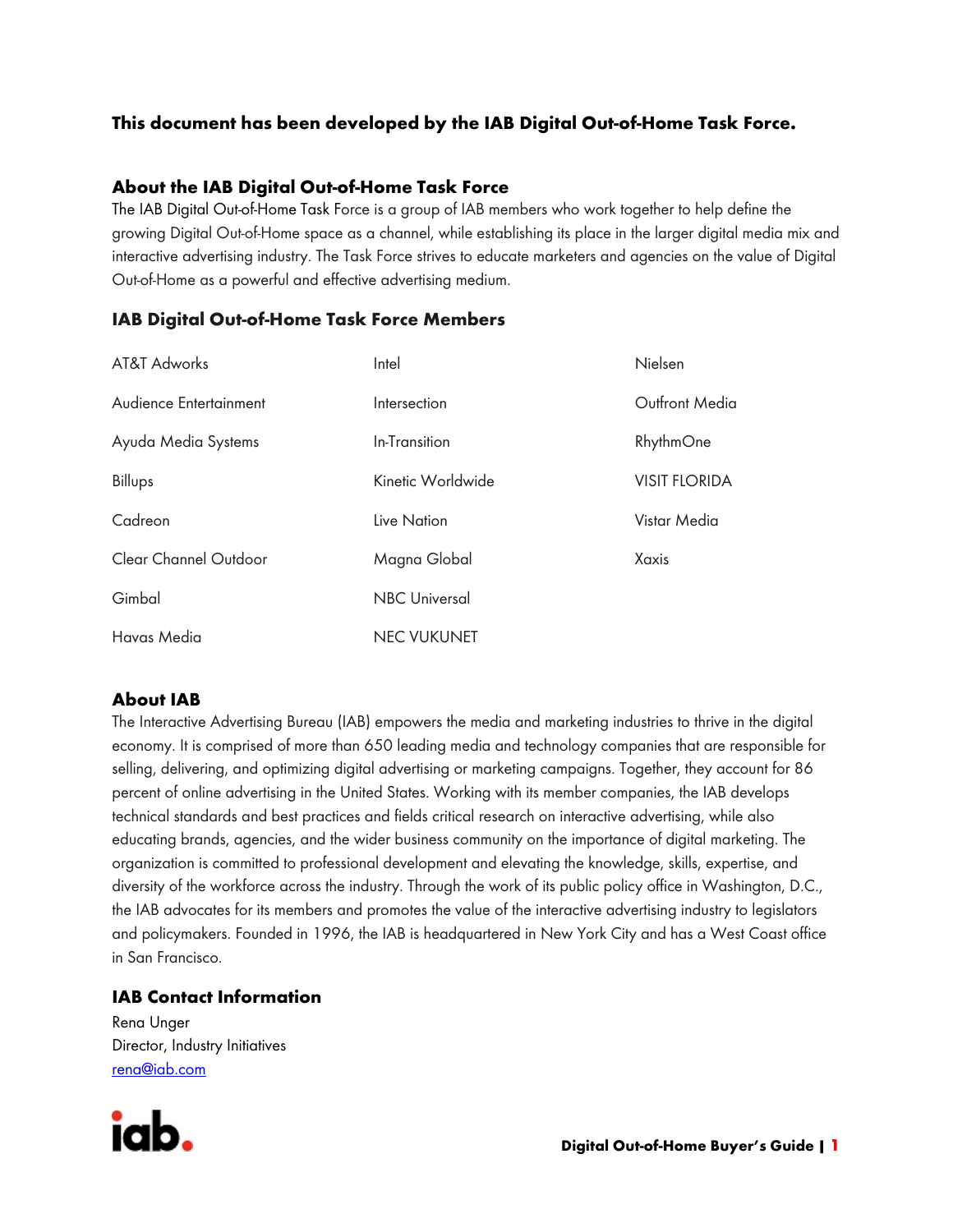## **Table of Contents**

| $\bullet$ |  |  |  |  |
|-----------|--|--|--|--|
|           |  |  |  |  |
|           |  |  |  |  |
|           |  |  |  |  |
|           |  |  |  |  |
|           |  |  |  |  |
|           |  |  |  |  |
|           |  |  |  |  |
|           |  |  |  |  |
|           |  |  |  |  |
|           |  |  |  |  |
|           |  |  |  |  |
|           |  |  |  |  |
|           |  |  |  |  |
|           |  |  |  |  |
|           |  |  |  |  |

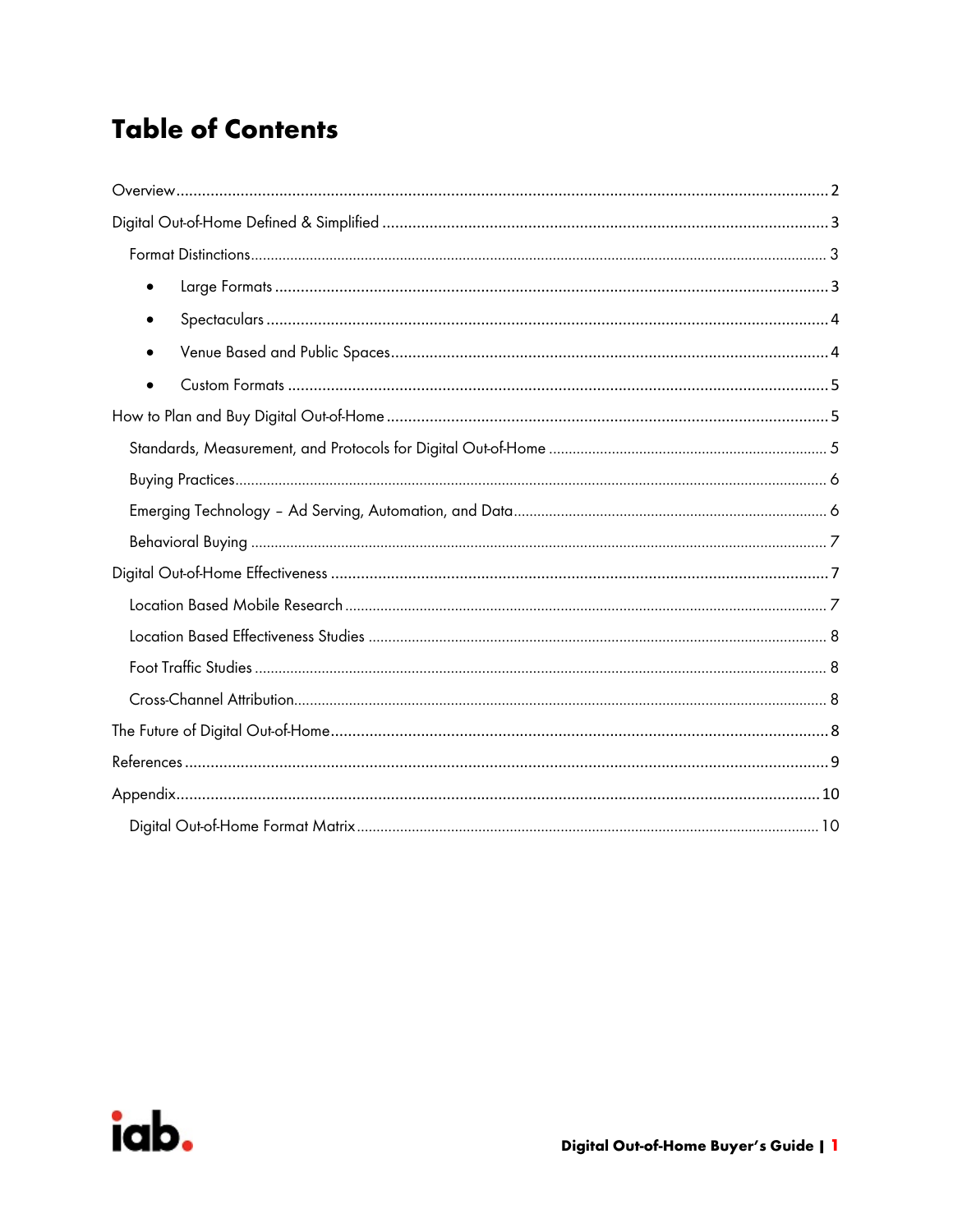## <span id="page-3-0"></span>**Overview**

**Digital Out-of-Home:** Dynamically-served visual medium that reaches consumers on the move, with advertising that is targeted, un-skippable, and always above the fold.

As it becomes increasingly challenging to reach today's consumer in the fragmented media landscape, the effectiveness of Digital Out-of-Home (DOOH) advertising has **become more significant to brand marketers.** While out-of-home is one of the original advertising mediums, digital advancements are continually introduced to give consumers the dynamic interactivity, social connectivity, and relevant local brand messaging they value, in real time, driven by data that fosters authenticity. Buyers utilize familiar data-driven capabilities to increase efficiency for marketers to reach their customers at the right time in the right place.

#### With the Growth of Mobile, Consumers Are Out-of-Home

Consumers are more mobile than ever—increasing the visibility of out-of-home media. The growth of mobile usage correlates to Americans spending about 70% of their time outside of the home, an increase of 50% over the past two decades, according to research by the OAAA. 60% of consumers' digital media time is now spent on smartphones, tablets, and apps, according to Comscore's ["2014 U.S. Mobile App Report."](http://www.comscore.com/Insights/Presentations-and-Whitepapers/2014/The-US-Mobile-App-Report) The rise of the mobile consumer has expanded marketer's abilities to connect with audiences across multiple touch points.

#### Market Growth

Out-of-Home (OOH) ad spend was \$7[.0](http://www.oaaa.org/ResourceCenter/MarketingSales/Factsamp;Figures/Revenue/OOHRevenuebyFormat.aspx) billion in 2014, representing a growth rate of 1.1%, according to the [OAAA.](http://www.oaaa.org/ResourceCenter/MarketingSales/Factsamp;Figures/Revenue/OOHRevenuebyFormat.aspx) Based on 2014 figures, the market share between OOH formats (billboards, transit, etc.) is split as follows: 67% billboards, 16% transit, 12% alternative, and 5% street furniture. According to eMarketer, advertisers in the U.S. will spend \$2.96 billion on DOOH advertising in 2015, making up approximately 40.8% of total OOH ad spending, up 2% from 2014. The industry has experienced consecutive revenue growth for the past 19 quarters, attributed to OOH's ability to effectively connect with local consumers.

#### Innovative and Evolving Medium

DOOH is continually exploring new roads of innovation in creativity, delivery, and opportunity. With full motion video, dynamic real-time content, social media engagement, mobile geo-targeting, multi-screen messaging, syncing and touchscreen interactivity, augmented reality, mobile to screen, gesture recognition, and more, DOOH advertising rivals the innovation of every digital platform with the ability to reach consumers other mediums simply cannot. It is also an effective reach partner for static out-of-home campaigns as well as for larger media campaigns that integrate television, audio, online, mobile, and print.

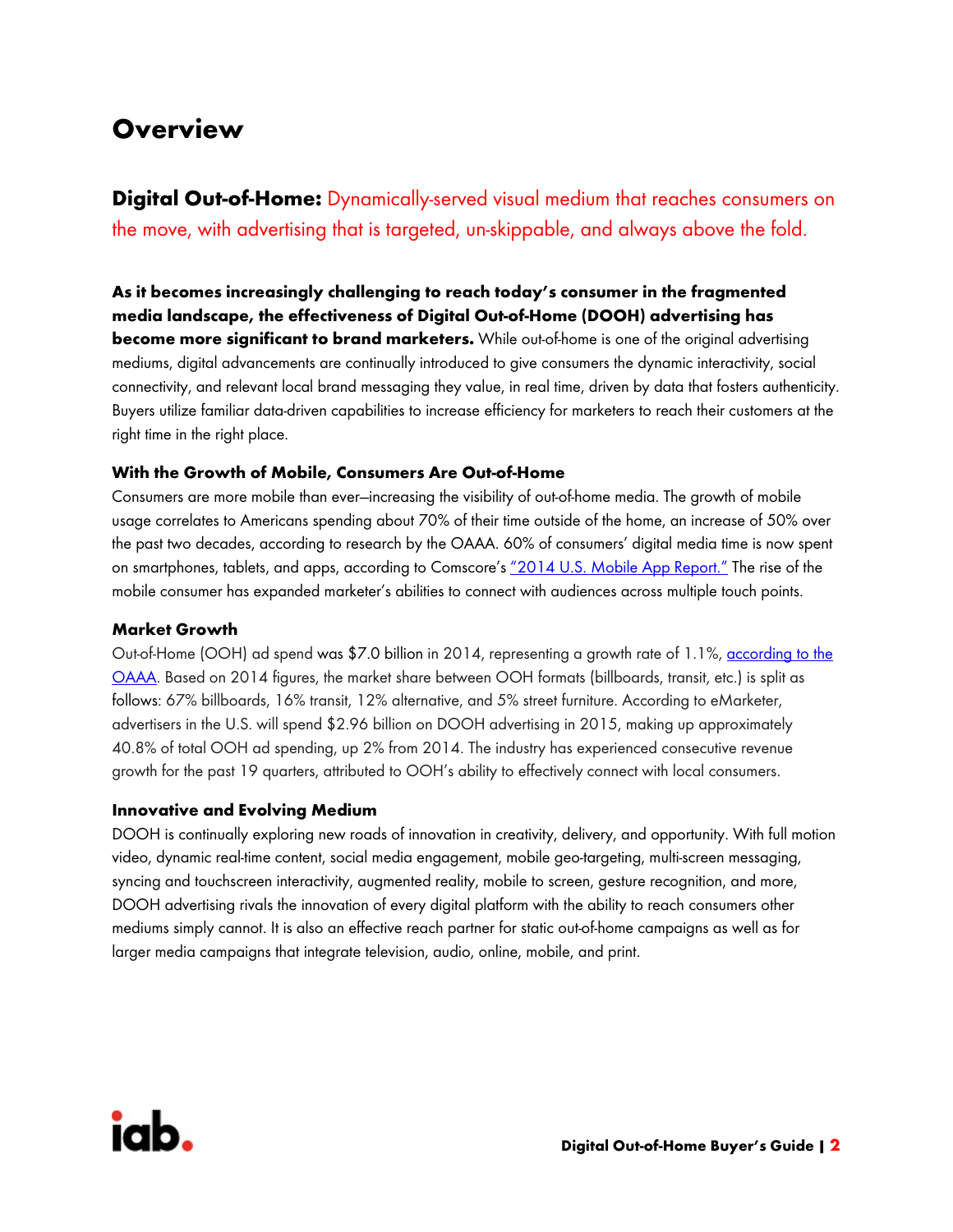## <span id="page-4-0"></span>Digital Out-of-Home Defined & Simplified

#### This guide represents the diverse ecosystem of Digital Out-of-Home. The following terms have been developed by IAB to support the holistic and unique opportunities available.

DOOH refers to ads, content, and video showcased outside the home. The message delivery is supported by rich and dynamic digital technology, maximized with real-time capabilities to target consumers on-the-go. DOOH encompasses a variety of screen shapes, sizes, and levels of interactivity.

From digital billboards and signs atop taxis, to place-based digital messaging at airport gates, gyms and waiting rooms, DOOH provides a bridge between context and location. It ranks high in relevance and favorable recall—vital components of any media campaign, due to its high level impact and flexibility, relevant to each unique environment, public or private, outside the home.

### <span id="page-4-1"></span>Format Distinctions

DOOH advertising can be found in nearly every shape and size in both large and small formats and found in public spaces, dense city areas, highways, and private venues. See the DOOH format matrix in the [appendix](#page-11-1) for further details.

<span id="page-4-2"></span>**Large Formats** are designed and elevated for clear viewing, generally more than 50 feet, and are typically found on highways, high traffic commercial, industrial, and major metropolitan areas. This format delivers high impact exposure and is available in a wide range of markets.



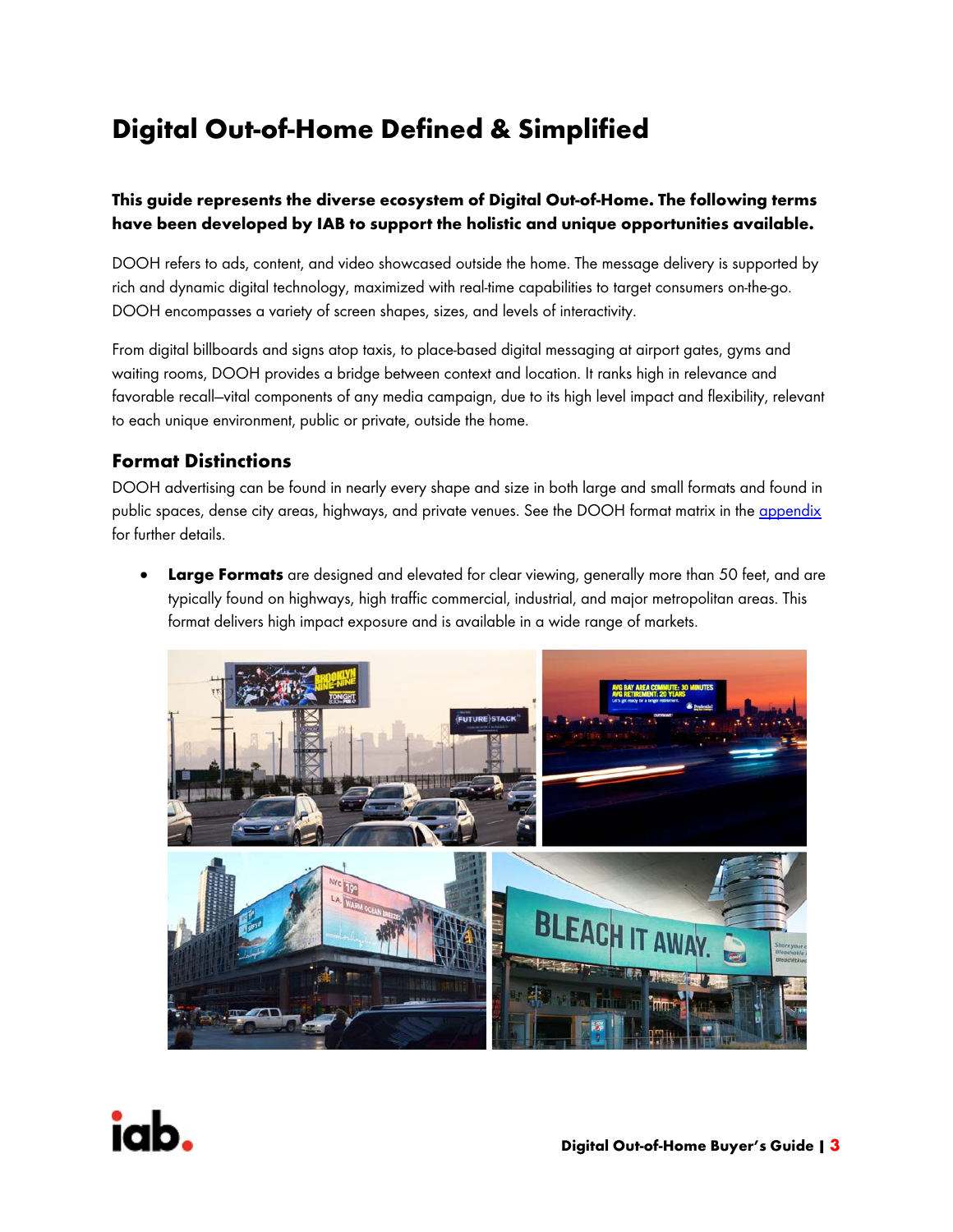<span id="page-5-0"></span>**• Spectaculars** are considered high impact units with full motion, often targeting pedestrians in heavy foot traffic areas such as Times Square and Downtown Los Angeles, and also include iconic districts such as Sunset Strip.



<span id="page-5-1"></span>Venue Based and Public Spaces typically focus on targeting pedestrian traffic and are commonly found at street level or within a venue. Examples include displays found within municipal properties, health clubs, airports, office buildings, taxicabs, etc.



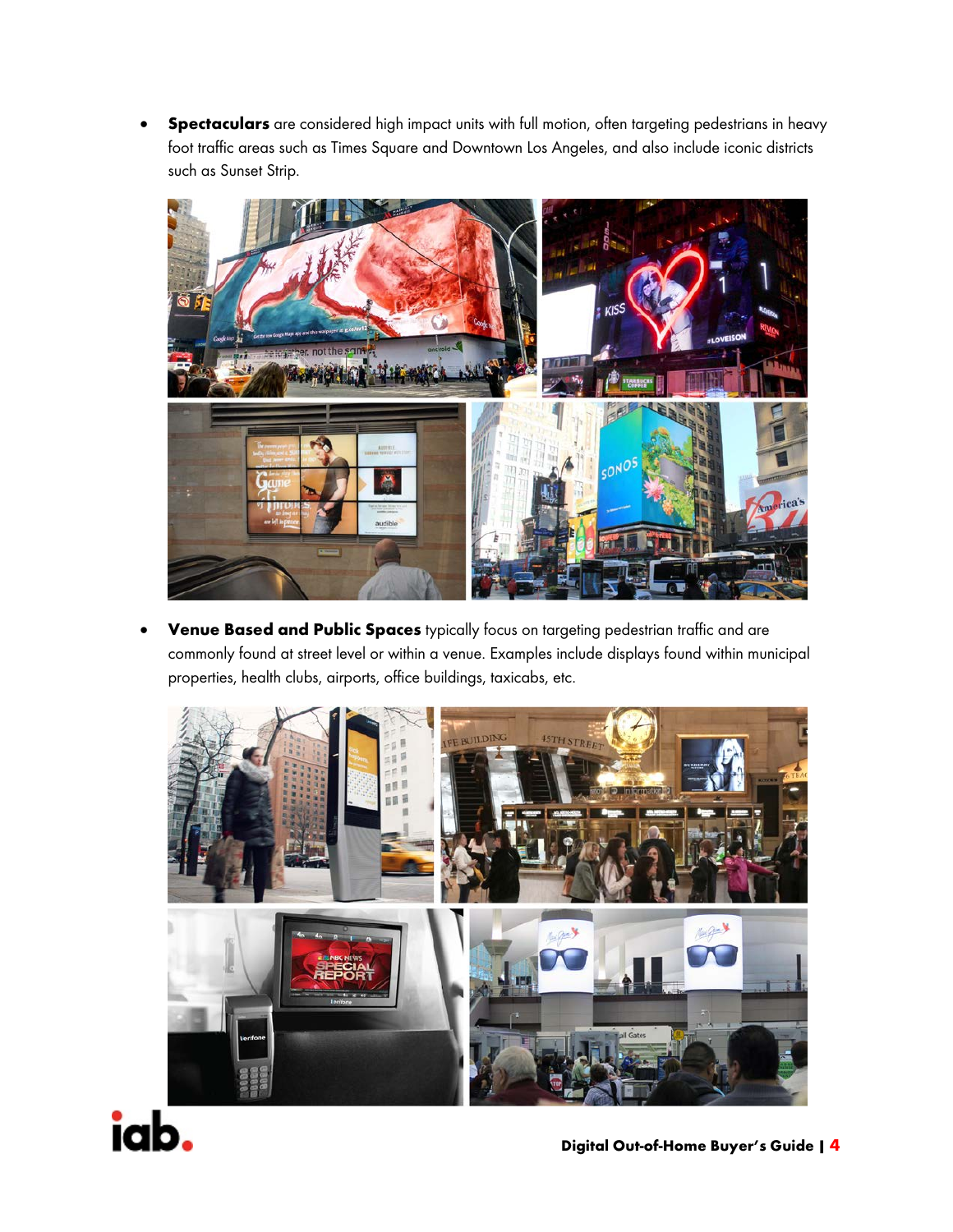<span id="page-6-0"></span>**Custom Formats** complement robust large and small DOOH networks, creating custom opportunities typically used for events and pop-up installations. These formats can range from digital projections, to digital mobile billboards/buses, to empty storefronts that are transformed to create interactive digital experiences using gesture and touchscreen technologies.



## <span id="page-6-1"></span>How to Plan and Buy Digital Out-of-Home

DOOH is more than a marketing channel; it is a behavior. It is present throughout consumers' travels and daily routines, whether commuting to work, visiting family or taking a road trip. These screens are uniquely positioned as a communication channel that reaches consumers with unparalleled frequency, especially considering on average consumers spend 75% of their time on-thego.

## <span id="page-6-2"></span>Standards, Measurement, and Protocols for Digital Out-of-Home

A number of organizations have been instrumental in leading the charge to standardize measurement for placebased and outdoor media. These efforts have focused on aligning the way out-of-home is measured and transacted with television, print, online, and mobile media in order to remove barriers to investment in this channel.

The Outdoor Advertising Association of America (OAAA), is the national trade association for the OOH advertising industry. The Digital Place Based Advertising Association (DPAA) fosters collaboration between agencies and digital place based networks.

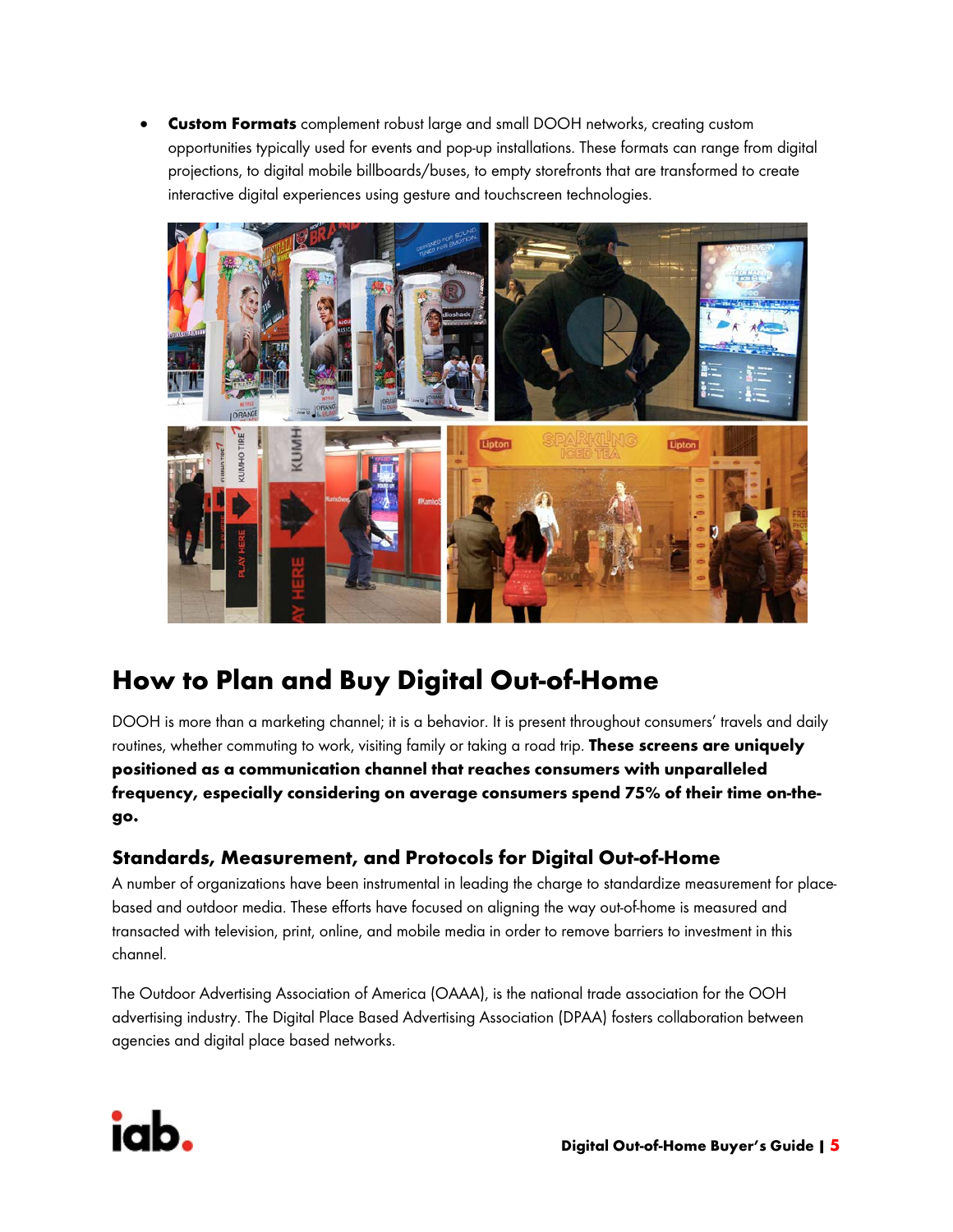The Traffic Audit Bureau (TAB) reports weekly impressions and ratings for DOOH advertising across more than 200 demographics. TAB reports each ad unit or spot separately within each digital structure. Using speed data from Inrix, and inputs from its viewability model (Visibility Adjustment Indices, or VAIs), TAB calculates a dwell time and contact zone that is unique for each location, then calculates how many people see each spot on each structure. This process is applied to all street-side, street furniture, and transit digital advertising. Variables include traffic speed and congestion, maximum noting distance, road type, digital noticing rate, and ad length.

Nielsen's On Location studies measure similar metrics for venue-based DOOH networks. Their studies showcase metrics with average spot impressions, gross impressions, and audience distributions across various demographic breakdowns for specific place-based networks. Traffic data is modeled using a variety of transactional inputs, syndicated data sets, and on-site counts, while demographic data is collected through a combination of on-site counts, in-person intercepts, and online surveys.

The Media Rating Council (MRC) along with the DPAA have been working on standard digital place-based audience measurement guidelines since 2014. The intent is to implement a two-phased approach and incorporate DOOH guidelines as well, once digital place-based standards have been finalized. The final standards will be reviewed by IAB and other industry associations as well.

## <span id="page-7-0"></span>Buying Practices

DOOH media is a time-based medium, with pricing largely based on impressions and/or share of voice (SOV). Location can also be used to buy inventory in proximity to a specific point of interest.

A typical digital billboard has eight slots in a loop, each 8 to 10 seconds long. Each advertiser receives ⅛ SOV when all of the inventory is sold. To gain a larger SOV, advertisers can buy multiple slots within the same loop.

Based on the rating system used for a particular type of digital inventory, the overall estimated impressions will be calculated over a specified period of time (four weeks is common). Rates may be based on a variety of factors including location and demand.

Traditionally, out-of-home media plans are created based on four strategic factors location (CBSA/DMA) or proximity to point-of-interest, contextual relevance, network, and demographics (TAB/Nielsen). As new data sets emerge to describe consumers' physical world behavior, media buyers will be able to utilize advanced behavioral targeting strategies to reach audiences.

## <span id="page-7-1"></span>Emerging Technology – Ad Serving, Automation, and Data

Over the past few years, a number of technology companies have entered the DOOH space to assist standardization and offer cross-network ad delivery reports in centralized online dashboards similar to the capabilities of ad servers in the online space.

Although ad serving has not fully received buyer and seller adoption just yet, the accessibility of learnings from big data is enhancing the value of DOOH buys. Browser-based cookies allowed online marketing channels like desktop display and video to proliferate from behavioral targeting strategies. Similarly, DOOH is now benefiting from data sets that describe consumer behavior in the physical world that can be leveraged to inform behavioral targeting capabilities.

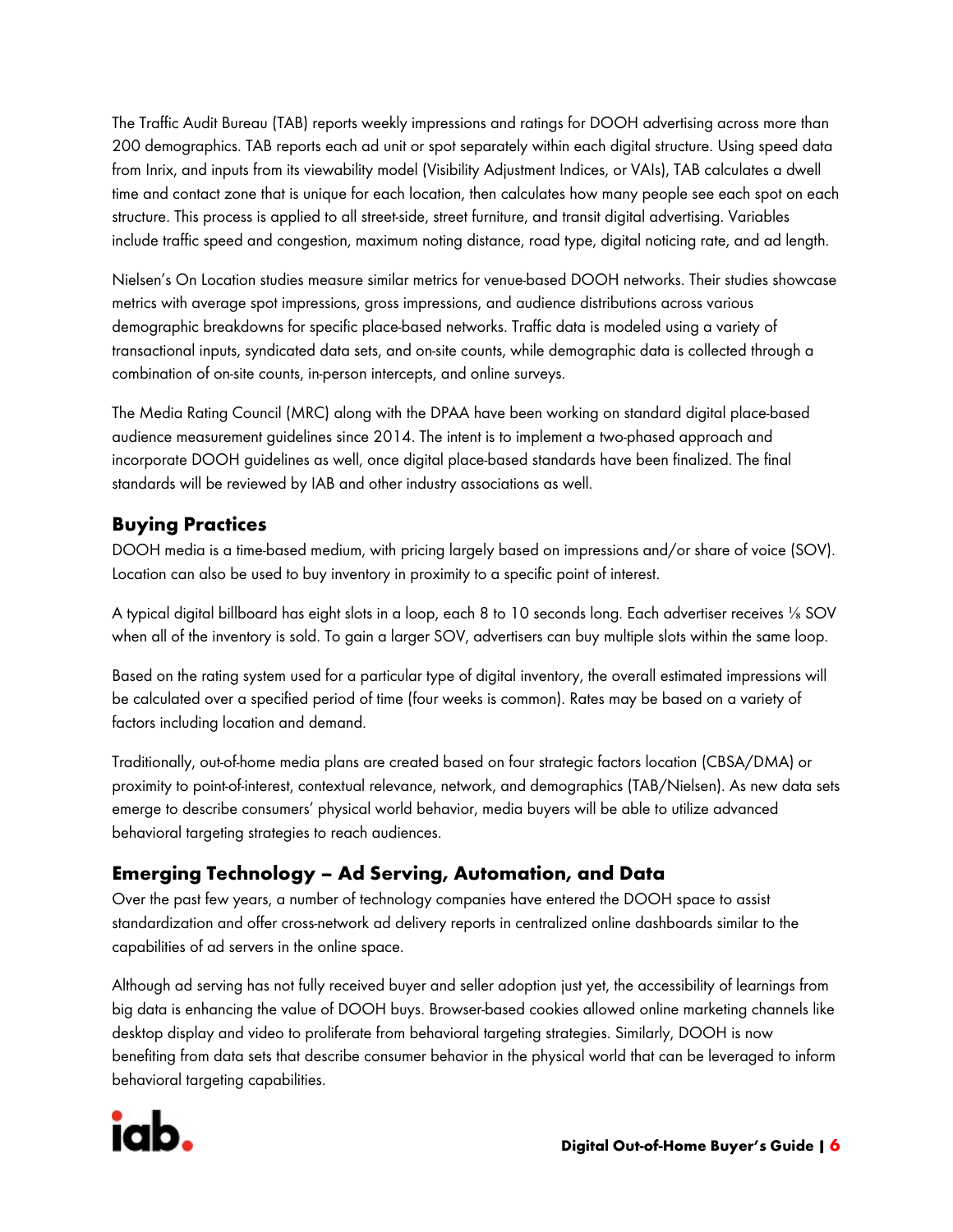Even static out-of-home formats such as traditional billboards or venue-based formats in transit are benefiting from a data-driven approach. This presents brands with the opportunity to activate against an audience tied to a particular location, based on aggregated data sets.

Behavioral or audience-based buying and selling is in its relative infancy in DOOH, but is growing rapidly.

### <span id="page-8-0"></span>Behavioral Buying

DOOH media is frequently bought based on location. Many advertisers, especially those serving specific local markets, buy inventory based on CBSA or DMA. Location can also be used to buy inventory in proximity to a specific point of interest. For example, an automotive dealer may choose to buy out-of-home inventory within a specific radius of dealerships.

Another increasingly significant strategy is the buying of DOOH media using behavioral audience segments. There are three types of behavioral data that are currently accessible:

- Visitation-based behavior audiences who have been to a specific store or place of interest
- **Web-based behavior** audiences who have visited a website or category of websites
- **TV viewing behavior** audiences who have viewed a TV show or category of shows

All of these behaviors can be linked back to mobile devices, which can tell us where these individuals move while they are on-the-go. These hotspots of activity, which are associated with a specific audience, can be mapped to DOOH media units and bought accordingly. This helps buyers better understand who their advertising reaches and allows more granular user targeting.

## <span id="page-8-1"></span>Digital Out-of-Home Effectiveness

OOH has traditionally been more challenging to measure than other forms of media because of difficulties in identifying if an OOH ad has been "seen". The most common solution has been to use survey-based methodologies, which are mainstays of media effectiveness measurement. A more recent development is behavioral measurement, which has been made possible by the availability of mobile positioning data. By tracking user movement, advertisers can pinpoint the individuals who have seen an ad. Their behavior can then be measured and compared with that of a control group to isolate the impact of DOOH.

### <span id="page-8-2"></span>Location Based Mobile Research

The measurement of DOOH media is improving with new methodologies for attributing exposure, made possible through mobile device location data. Mobile location data can be utilized to verify a device's precise location and verify exposure by looking at whether or not a consumer's device was in proximity to a screen at the time an ad ran. Common sources of mobile location data are discussed in depth in the **IAB 2012** Mobile [Local Buyer's Guide.](http://www.iab.com/wp-content/uploads/2015/08/IABMobileLocalBuyersGuide.pdf) The two main sources of mobile location data are latitude/longitude sources from ad impression data, and those sourced directly from an app installed on a device.

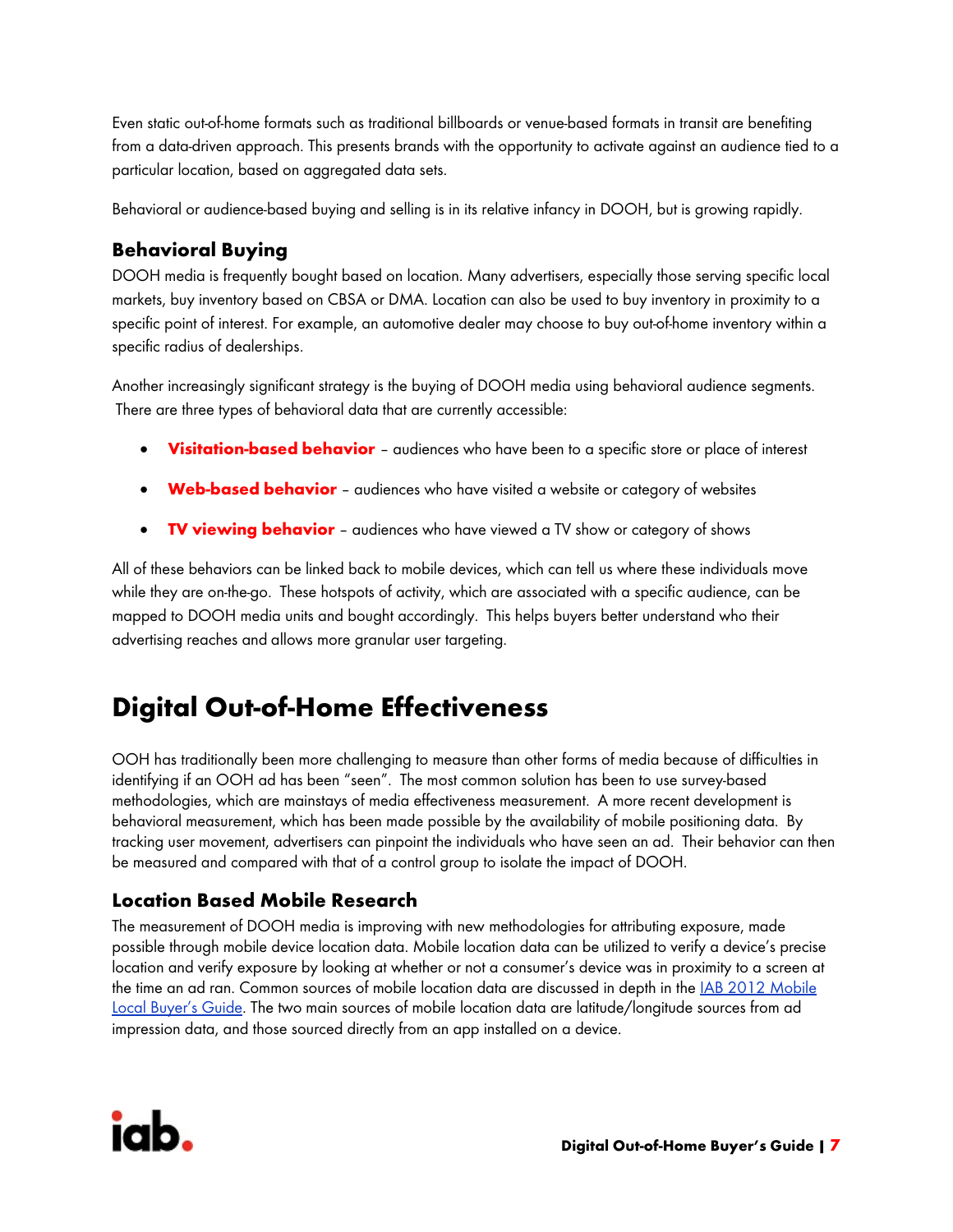### <span id="page-9-0"></span>Location Based Effectiveness Studies

By triggering real-time survey questions to consumers who have been in proximity to DOOH screens, advertisers can better understand the impact of consumer awareness and consideration. Delivering a survey in the moment improves any bias created by lapses in memory or external influences between the time of ad exposure and the time of survey completion. As the industry continues to accumulate data on consumers' interactions with DOOH media, advertisers will also be able to understand how engagement with this medium is uniquely impacted by the context of location.

### <span id="page-9-1"></span>Foot Traffic Studies

Foot traffic can also be attributed to DOOH media exposure through mobile location data by analyzing the locations a device visited leading up to a store visit. Advertisers with access to device level data from passive GPS sources or from mobile ad impression data, can attribute a store visit to mobile ad exposure, DOOH ad exposure, or both, based on a consistent device ID. Lift in foot traffic attributable to DOOH media, can be benchmarked to traffic to that location.

### <span id="page-9-2"></span>Cross-Channel Attribution

As consumers move through the physical world, the smartphones in their pockets are constantly emitting valuable location signals, providing insight into both where they go throughout the day and how they interact with media. With smartphone penetration at 70% in the U.S., according to [Nielsen's Q2 2013](https://urldefense.proofpoint.com/v2/url?u=http-3A__www.nielsen.com_us_en_insights_reports_2013_q2-2D2013-2Dcross-2Dplatform-2Dreport.html&d=CwMF-g&c=GC0NZZhaEw6GOQSjMHI2g15k_drElRoPmOYiK2k0eZ8&r=tTNeMSqus1YGiYjIeTYZJ5dzlTxIAL74USaRHXgIZVU&m=r2smOqQrtiT1eLtVZHsOzZhe6gAT1apCENBSbNqVWc0&s=pXcHizWkFjPai2Mg3uA1MPvU4OIXvr3iUjKBzlT-4R0&e=) Cross-Platform [Report,](https://urldefense.proofpoint.com/v2/url?u=http-3A__www.nielsen.com_us_en_insights_reports_2013_q2-2D2013-2Dcross-2Dplatform-2Dreport.html&d=CwMF-g&c=GC0NZZhaEw6GOQSjMHI2g15k_drElRoPmOYiK2k0eZ8&r=tTNeMSqus1YGiYjIeTYZJ5dzlTxIAL74USaRHXgIZVU&m=r2smOqQrtiT1eLtVZHsOzZhe6gAT1apCENBSbNqVWc0&s=pXcHizWkFjPai2Mg3uA1MPvU4OIXvr3iUjKBzlT-4R0&e=) mobile is much more than a channel, it is the connective thread that links online and offline consumer behavior.

Similar to cookies, as the online currency for tracking exposure to ads across desktop media channels (display, search, social), location data from mobile devices enables advertisers to better understand and attribute consumers' exposure to DOOH screens.

<span id="page-9-3"></span>Device identifiers for advertisers—IDFAs and Android IDs—can be used to identify a consumer exposed to DOOH advertisements.

## The Future of Digital Out-of-Home

The increasing connection of DOOH to its partners is a virtuous cycle that has only just begun. As the digital industry continues to evolve, so too, will DOOH screens.

Among the areas of continuing development, we can expect:

#### **EVEN MORE CONNECTEDNESS**

The future promises more screens, and more sources of data to trigger and evolve the right content on these endpoints—connected via standard API protocols.

Whether this is ad content, editorial content (such as city guides, traffic, weather or sports scores) or municipal services, unlocking this data increases the ability to bring a relevant audience the right message, at the right time, in the right place.

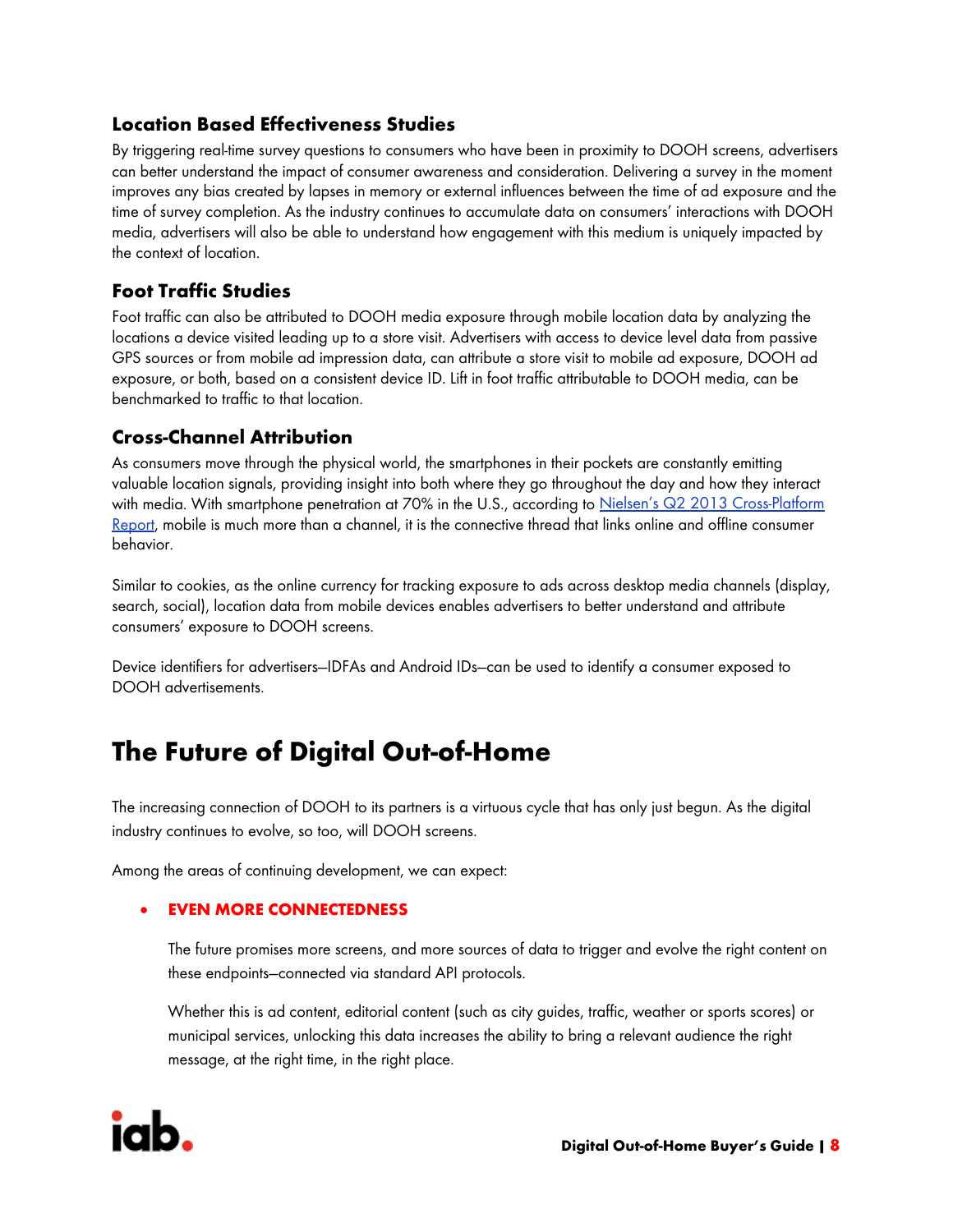#### • MORE DATA FOR PLANNING & ANALYSIS

As the collection and real world visualization of mobile and other sensor data continues to grow and evolve, these data sets will pair more accurately with the precise location of all DOOH structures. This opens the door, to even richer understanding of the audiences who see and interact with DOOH screens.

The scale and impact of mobile intelligence is profound, various forecasts see 25 billion smart devices connected to the cloud by 2020.

Growth of mobile data will enable media providers to deliver more personal and relevant experiences to consumers. By empowering these displays with the knowledge of anonymized, aggregate consumer behavior data, audience understanding grows, providing a highly relevant and valuable DOOH ad experience.

#### • MORE INTEGRATION WITH MULTI-SCREEN MESSAGING

Deeper understanding of exposed consumers in place and time, using mobile devices, leads to even greater DOOH multi-screen storytelling. Marketers can use data to find their targets and location as the trigger to reach detected device IDs on screen with a takeaway or more personalized messages. Mobile GPS will provide even deeper understanding around visit lift or brand lift vs exposure, and other metrics.

In conclusion, advancing technologies and standards will enable buyers and sellers to connect more efficiently and effectively through streamlined ad serving, a wider array of data sets to inform audience targeting, and better tools to measure media performance. With capabilities that include virtual reality, geofencing, facial recognition, beacons, and drones, DOOH is an exciting medium to watch as it continues to integrate itself into all forms of media, connecting with consumers. We look forward to continuing to share its evolution with you.

## <span id="page-10-0"></span>References

<http://www.oaaa.org/OutofHomeAdvertising/OOHMediaFormats/OOHMediaFormats.aspx>

<http://www.wired.com/2014/12/27-inspiring-designs-2014/>

[http://www.zdnet.com/article/25-billion-connected-devices-by-2020-to-build-the-internet-of-things/](http://www.zdnet.com/article/25-billion-connected-devices-by-2020-to-build-the-internet-of-things)

<http://www.comscore.com/Insights/Presentations-and-Whitepapers/2014/The-US-Mobile-App-Report>

<http://www.emarketer.com/Article/Digital-Account-40-of-Out-of-Home-Ad-Spending-2015/1013107>

<http://www.iab.com/wp-content/uploads/2015/08/IABMobileLocalBuyersGuide.pdf>